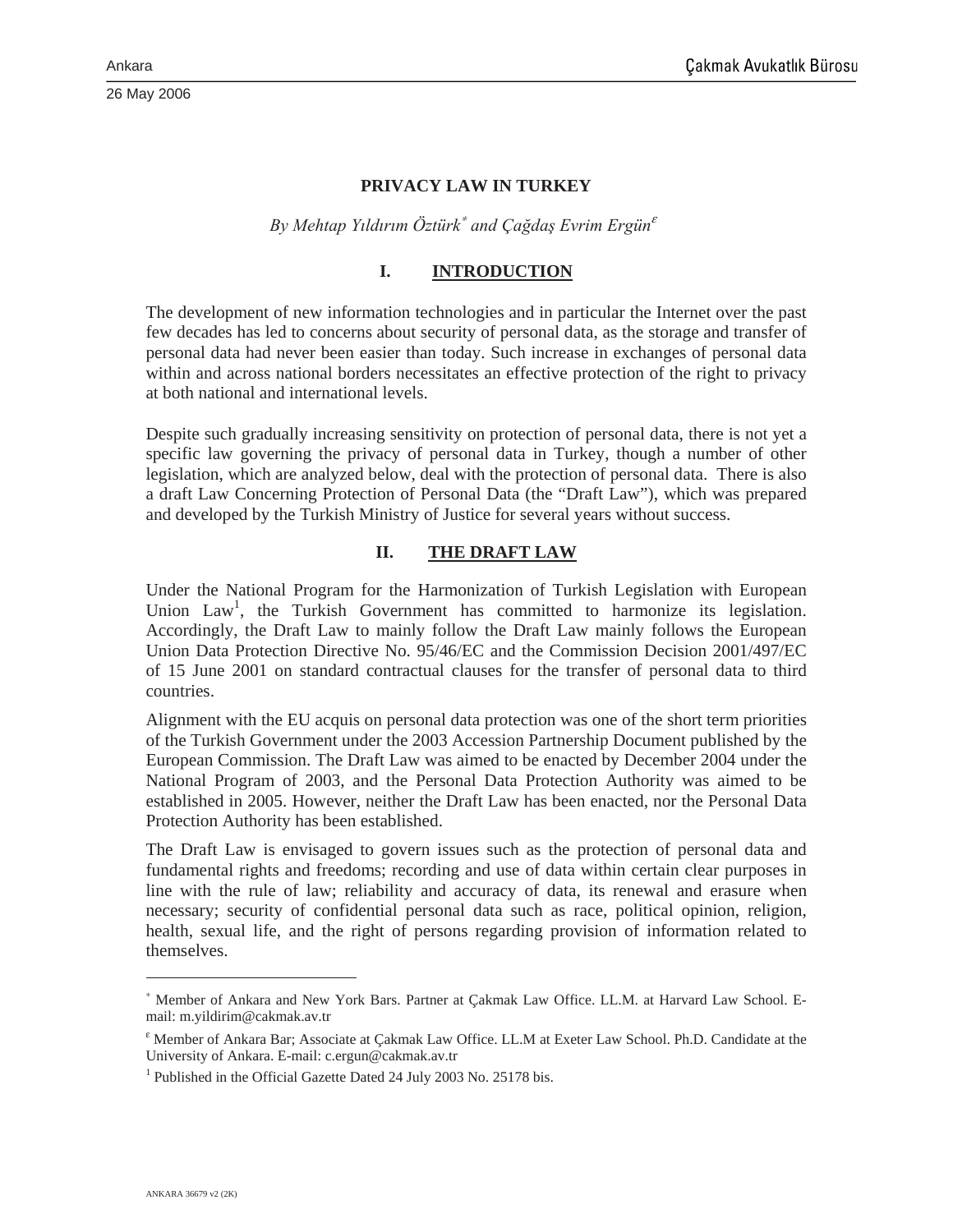### **III. OTHER LAWS CONCERING DATA PRIVACY**

#### **A. Data Privacy Provisions In The Constitution**

Article 20 of the Turkish Constitution regulates the right to respect for private life as follows: *"Everyone has the right to demand respect for his private and family life. Privacy of individual and family life cannot be violated."* Article 20 also prohibits the search or seizure of any individual, his private papers, or his belongings unless there exists a decision duly passed by a judge on the grounds such as national security or public order, and unless there exists an order of an agency authorized by law in cases where delay is deemed prejudicial.

Article 22 of the Constitution as amended in October 2001 preserves the secrecy of communication and provides that *"Communication shall not be impeded nor its secrecy be violated, unless there exists a decision duly passed by a judge in cases explicitly defined by*  law, and unless there exists an order of an agency authorized by law in cases where delay is *deemed prejudicial."*

#### **B. The Civil Code**

The Turkish Civil Code sets forth a number of provisions to protect the privacy of personal information. Pursuant to Article 24 of the Civil Code, in particular, an individual whose personal rights are unjustly violated may bring a civil action against such violation to prevent such violation and/or the compensation of damages arising from such violation.

#### **C. The New Employment Law**

The new Turkish Employment Law, which entered into force on 10 July 2003 and replaced the old Employment Law No. 1475, provides that the employer is obliged to use the personal data of its employees in accordance with the laws and the principle of good faith, and not to disclose any such personal data if the relevant employee has a reasonable benefit in the confidential treatment of such data. We are not aware of any court precedent regarding the implementation of this specific provision of the new Employment Law, which was not provided in the old Employment Law.

In the Turkish employment law literature, it is commented that the "management authority" of an employer includes reasonable intervention in private life of the employees to the extent that it is necessary for a sound operation of the business.<sup>2</sup> The necessity and reasonableness tests require case-by-case analysis in each specific case.

## **D. The New Criminal Code**

The new Criminal Code, which entered into force on 1 June 2005 (the "New Criminal Code"), also sets forth a number of provisions specifically dealing with the protection of personal data. The New Criminal Code provides that unlawful storage of personal data is subject to a penalty of imprisonment from six months to three years. In the case of unlawful transmission or reception of personal data, the penalty is increased to imprisonment from one year to four years. In the case that such crime is committed by government officials or to

<sup>2</sup> e.g., Suzek, S., *Labor Law*, Istanbul 2002, s. 289 et seq.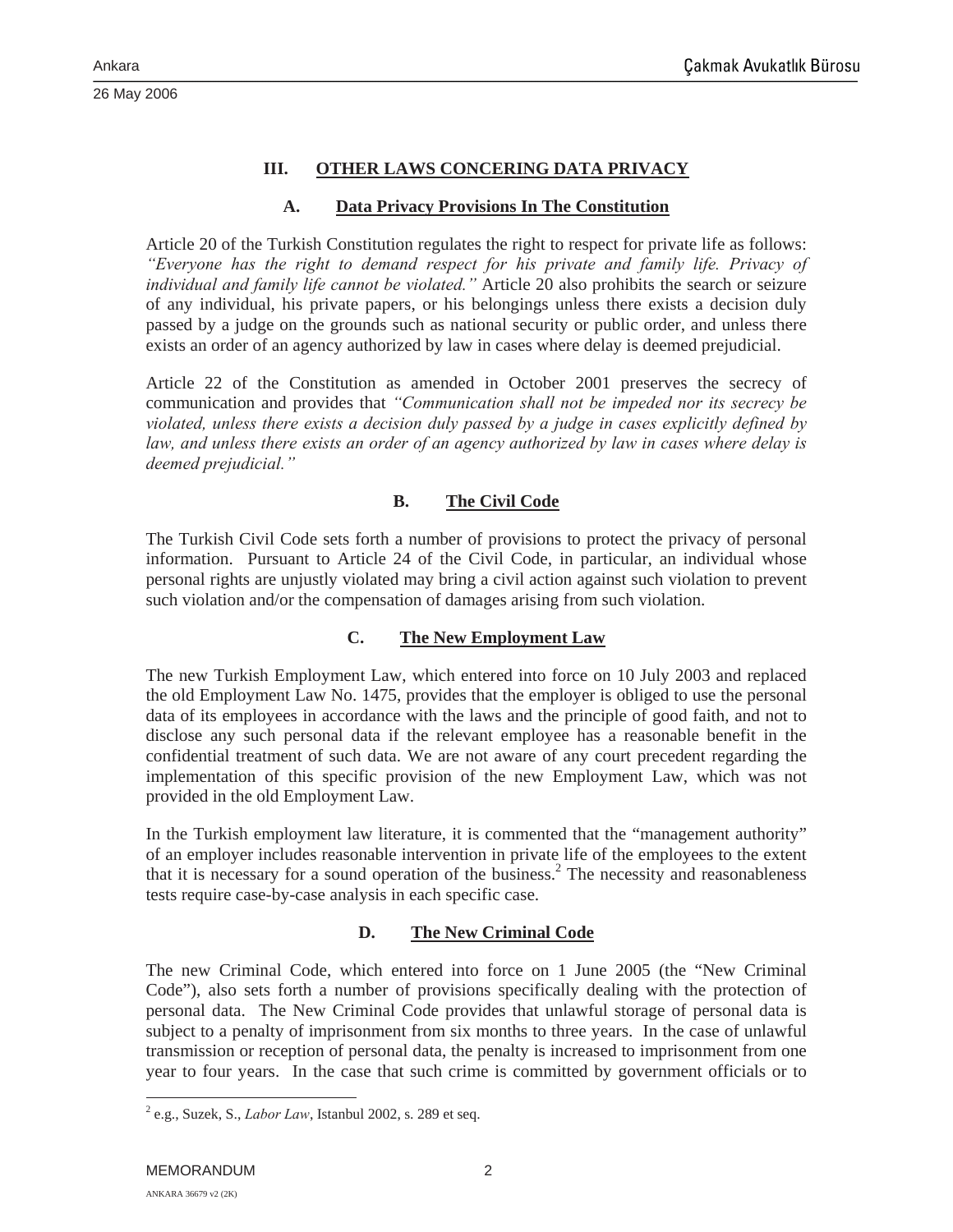facilitate performance of a profession, the punishment shall be increased by half. Furthermore, those who do not delete or destroy personal data in spite of the expiry of the time period stipulated in the relevant laws for the maintenance of such data shall be punished by imprisonment from 6 months to 1 year. The New Criminal Code or any other law does not define the unlawful storage or transmission of personal information. However, the term unlawful in this context may be interpreted as storage or transmission of personal data without consent of the relevant individuals.

## **E. The New Banking Law**

The new Banking Law No. 5411, which entered into force on 1 November 2005, also provides a number of provisions dealing with the protection of personal data concerning the customers of banks.

Article 73 requires the directors, managers and other personnel of banks to keep personal information about their customers confidential. Under Article 159 of the Banking Law, violation of such requirement is subject to an imprisonment from 1 to 3 years as well as an administrative fine. In the case that such violation is made for the purposes of obtaining a benefit, the penalty shall be increased by one sixth.

# **F. The New Bank Cards and Credit Cards Law**

The new Bank Cards and Credit Cards Law No. 5464, which entered into force on 1 March 2006, also includes certain provision aimed to protect the personal data of the bank cards and credits cards holders.

Pursuant to Article 23 of the Bank Cards and Credit Cards Law, member merchants/shops cannot use, store or copy the personal data regarding their customers, which they obtain during the utilization of credit cards or bank cards in their shop/work place, without written consent of the relevant customer. Card issuing institutions are also required to keep such information confidential other than the purposes of marketing their services. Article 39 of the Bank Cards and Credit Cards Law provides that violation of such requirements is subject to imprisonment from 1 to 3 years as well as an administrative fine.

# **G. Council Of Europe's Convention On Data Privacy**

Turkey is a member of the Council of Europe and has signed the Council's Convention for the Protection of Individuals with Regard to Automatic Processing of Personal Data (ETS No. 108) in 1981.<sup>3</sup> Turkey has not, however, ratified that Convention yet.

# **III. CONCLUSION**

Data protection in Turkish law is governed by the Constitution and a number of laws such as the Civil Code, Criminal Code, Employment Law, Banking Law and the Bank Cards and Credit Cards Law. There is not yet a specific law governing the privacy of personal data in

<sup>&</sup>lt;sup>3</sup> Convention for the Protection of Individuals with Regard to Automatic Processing of Personal Data (ETS No. 108), available at *"http://conventions.coe.int"*